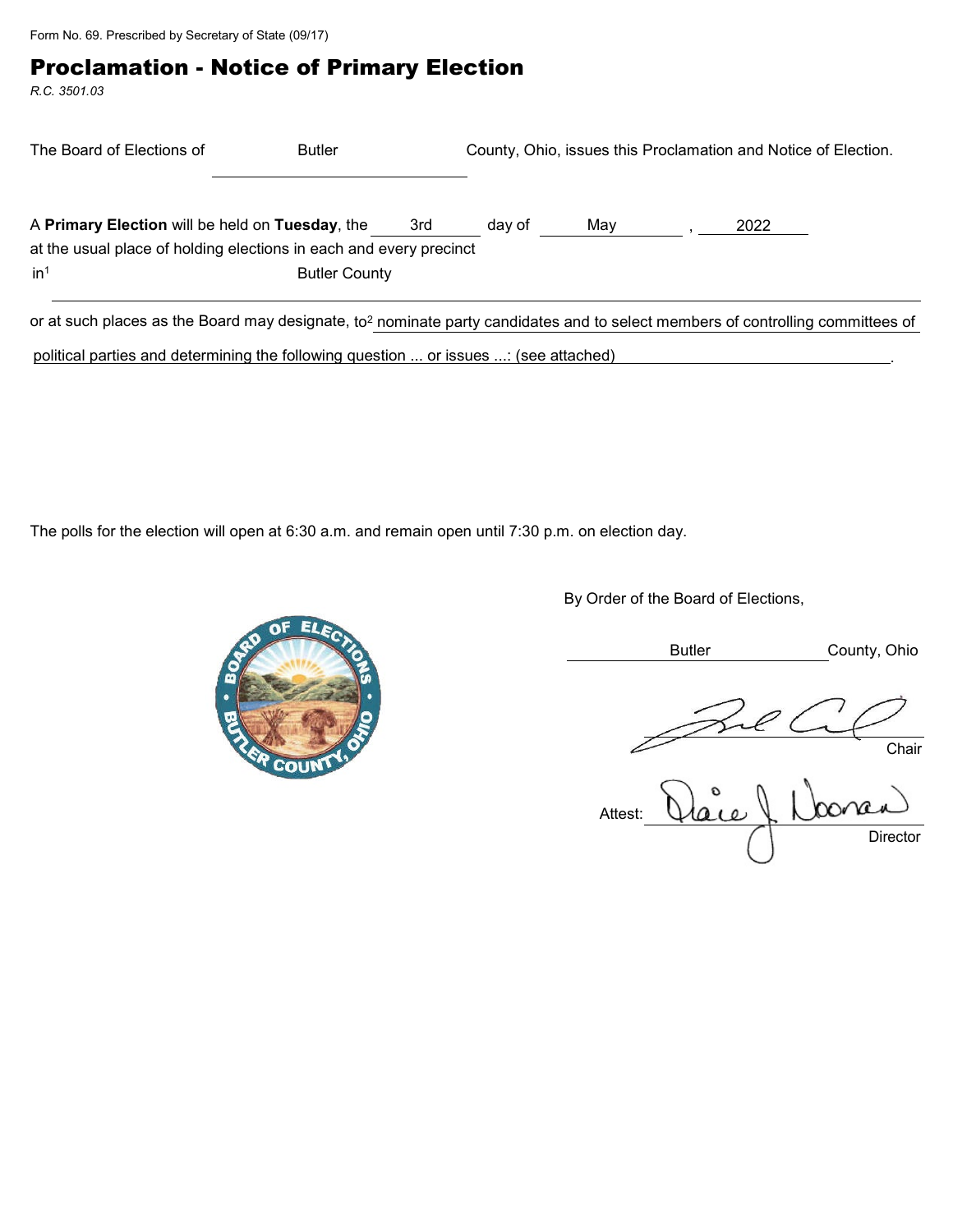### **Races to Nominate Party Candidates**

- For Governor and Lieutenant Governor
- For Attorney General
- For Auditor of State
- For Secretary of State
- For Treasurer of State
- For U.S. Senator
- For Representative to Congress (8th District)
- For County Commissioner
- For County Auditor
- For Chief Justice of the Supreme Court
- For Justice of the Supreme Court (Full term commencing 01/01/2023)
- For Justice of the Supreme Court (Full term commencing 01/02/2023)
- For Judge of the Court of Appeals (12th District) (Full term commencing 02/09/2023)
- For Judge of the Court of Appeals (12th District) (Full term commencing 02/10/2023)
- For Judge of the Court of Common Pleas (Full term commencing 01/02/2023)
- For Judge of the Court of Common Pleas (Juvenile Division) (Full term commencing 01/03/2023)
- For Judge of the Court of Common Pleas (Domestic Relations Division) (Full term commencing 01/01/2023)
- For Judge of the Court of Common Pleas (Domestic Relations Division) (Full term commencing 01/04/2023)

## **Members of Controlling Committees to be Elected**

- Member of County Central Committee (Democratic Party)
- Member of County Central Committee (Republican Party)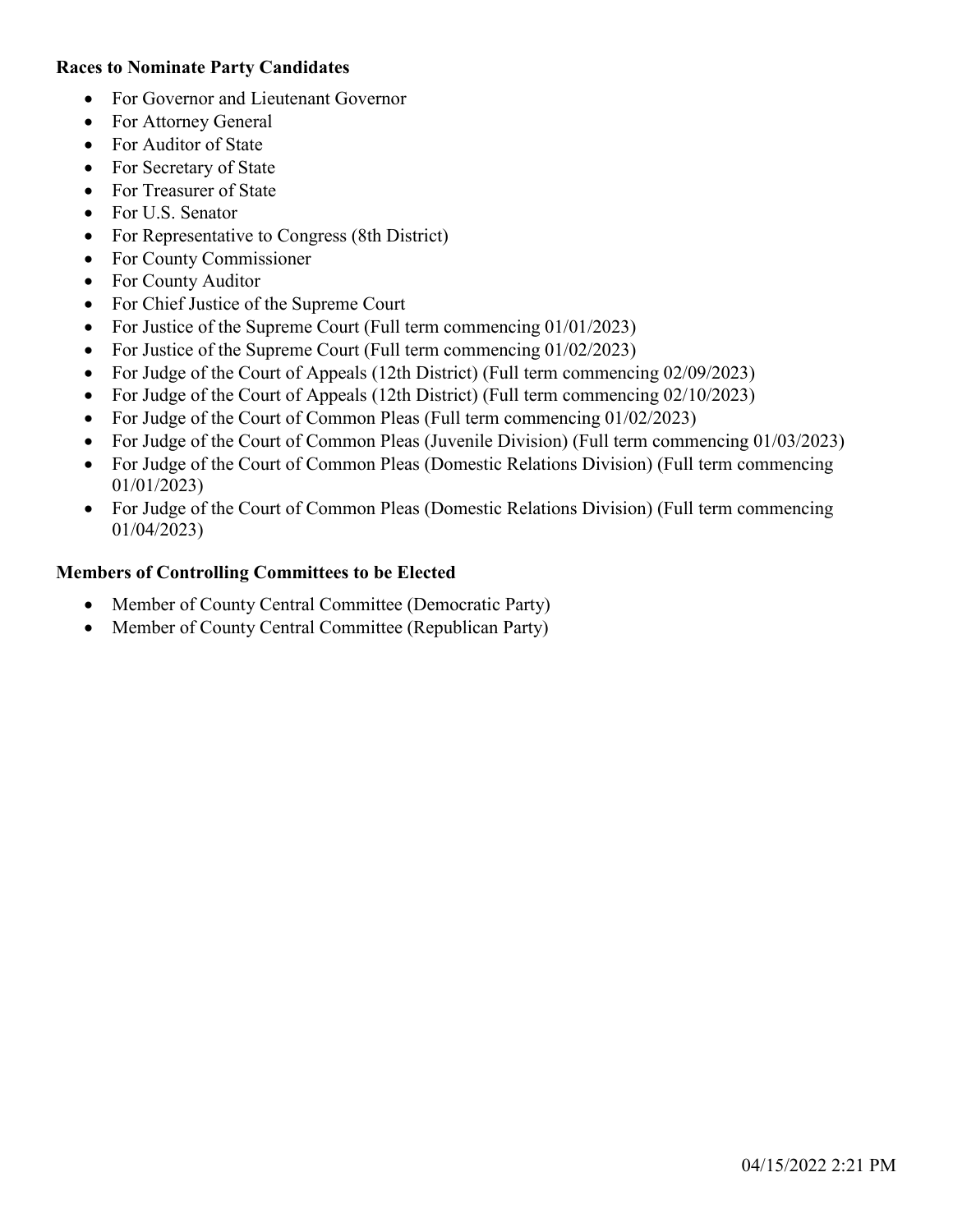### **Proposed Income Tax Madison Local School District**

#### **A majority affirmative vote is necessary for passage.**

Shall an annual income tax of one percent (1%) on the school district income of individuals and of estates be imposed by the Madison Local School District for a continuing period of time, beginning on January 1, 2023, for the purpose of **providing for the current expenses of the School District**?

**For the Tax**

**Against the Tax**

MADISON1. MADISON2. MADISON3. MADISON4. MADISON6. MADISON7. TRENTON1.MAD TRENTON1.TRE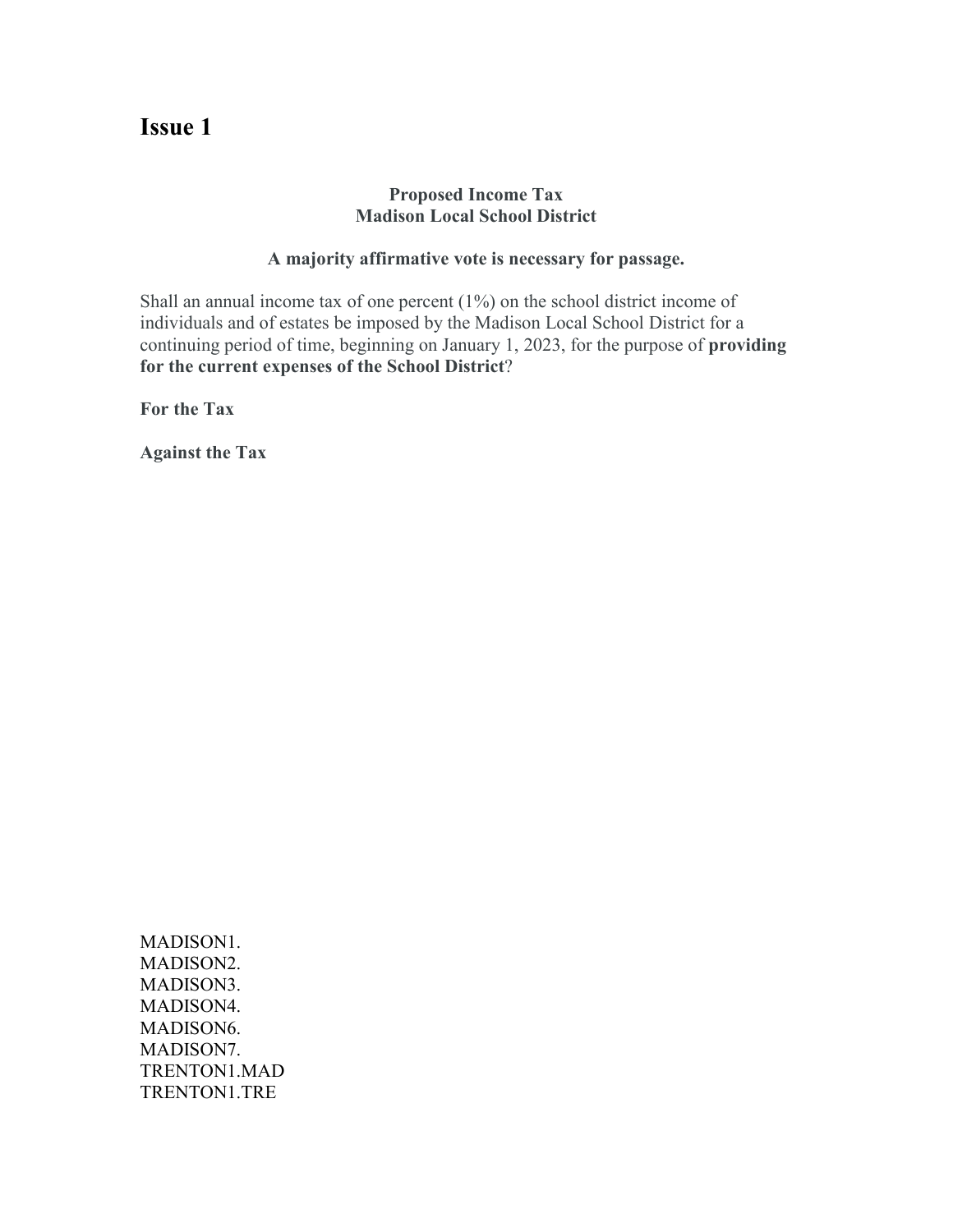## **Proposed Tax Levy (Replacement and Increase)**

#### **City of Fairfield**

#### **A majority affirmative vote is necessary for passage.**

A replacement of seven and fifteen hundredths (7.15) mills of two existing levies and an increase of two and one tenth (2.1) mills, to constitute a tax for the benefit of the City of Fairfield for the purpose of **providing and maintaining fire apparatus, mechanical resuscitators, underwater rescue and recovery equipment, or other fire equipment and appliances, buildings and sites therefor, or sources of water supply and materials therefor, for the establishment and maintenance of lines of fire-alarm communications, for the payment of firefighting companies or permanent, part-time, or volunteer firefighting, emergency medical service, administrative, or communications personnel to operate the same, including the payment of any employer contributions required for such personnel under section 145.48 or 742.34 of the Revised Code, for the purchase of ambulance equipment, for the provision of ambulance, paramedic, or other emergency medical services operated by a fire department or firefighting company, or for the payment of other related costs** at a rate not exceeding nine and twenty-five hundredths (9.25) mills for each one dollar of valuation, which amounts to ninety-two and five tenths cents (\$0.925) for each one hundred dollars of valuation, for a continuing period of time, commencing in 2022, first due in calendar year 2023.

**For the Tax Levy**

**Against the Tax Levy**

FAIR10WD3.FAIR10WD4.FAIR11WD3.FAIR1WD1.FAIR1WD2.FAIR1WD3.FAIR1WD4. FAIR2WD1.FAIR2WD2.FAIR2WD3.FAIR2WD4.FAIR3WD1.FAIR3WD2.FAIR3WD3. FAIR3WD4.FAIR4WD1.FAIR4WD2.FAIR4WD3.FAIR4WD4.FAIR5WD1.FAIR5WD2. FAIR5WD3.FAIR5WD4.FAIR6WD1.FAIR6WD2.FAIR6WD3.FAIR6WD4.FAIR7WD1. FAIR7WD2.FAIR7WD3.FAIR7WD4.FAIR8WD1.FAIR8WD2.FAIR8WD3.FAIR8WD4. FAIR9WD1.FAIR9WD3.FAIR9WD4.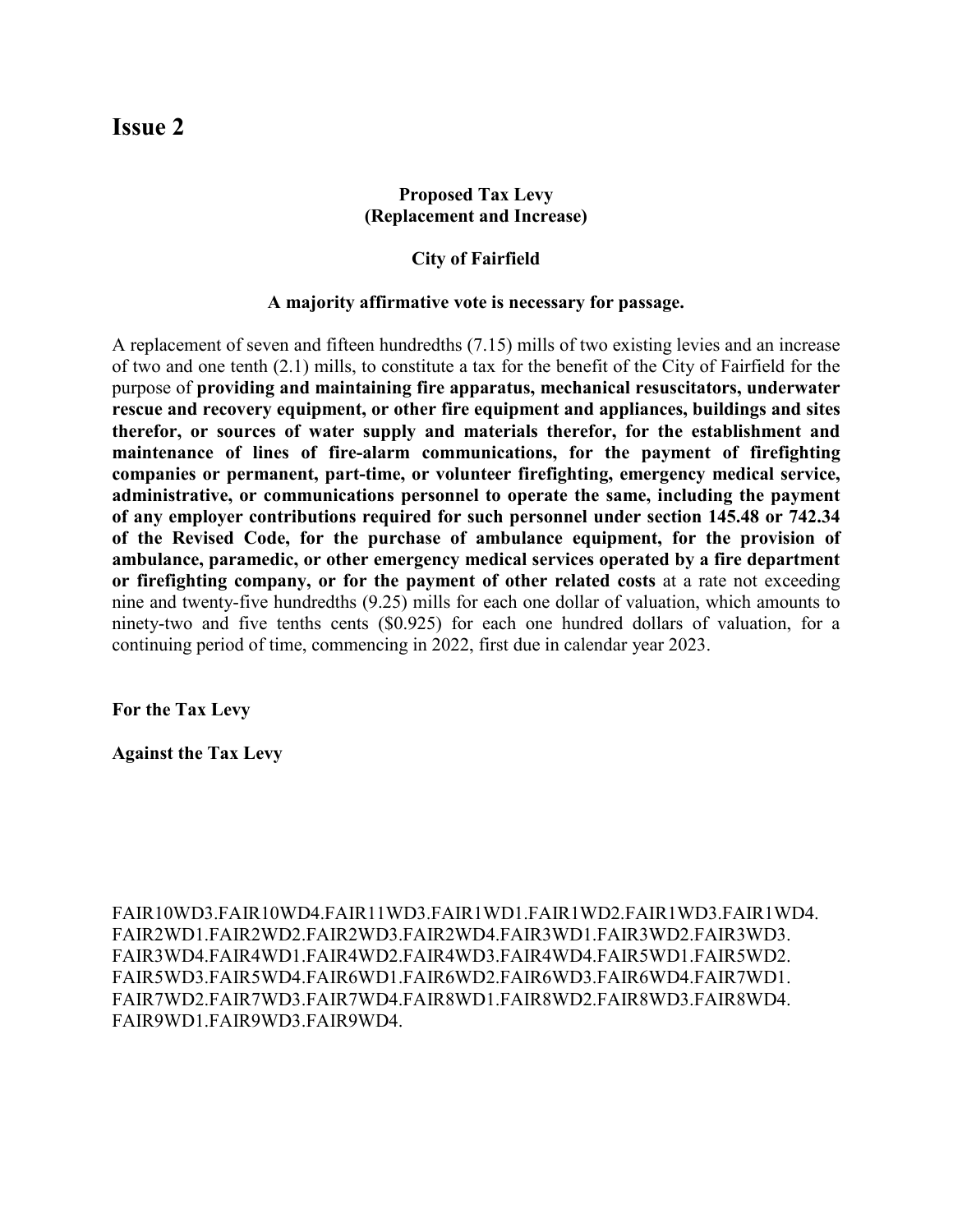### **Proposed Bond Issue**

#### **City of Middletown**

#### **A majority affirmative vote is necessary for passage.**

Shall bonds be issued by the City of Middletown for the purpose of **constructing fire facilities; furnishing and equipping the same; improving the sites thereof; and acquiring interests in land as necessary in connection therewith,** in the principal amount of \$16,800,000, to be repaid annually over a maximum period of 30 years, and an annual levy of property taxes be made outside of the ten-mill limitation, estimated by the county auditor to average over the repayment period of the bond issue one (1) mill for each one dollar of tax valuation, which amounts to ten cents (\$0.10) for each one hundred dollars of tax valuation, commencing in 2022, first due in calendar year 2023, to pay the annual debt charges on the bonds, and to pay the debt charges on any notes issued in anticipation of those bonds?

#### **For the bond issue**

**Against the bond issue**

MIDD10WD3.MIDD11WD3.MIDD1WD1.MIDD1WD2.MIDD1WD3.MIDD1WD4 MIDD2WD1.MIDD2WD2.MIDD2WD3.MIDD2WD4.MIDD3WD1.MIDD3WD2.MIDD3WD3 MIDD3WD4.MIDD4WD1.MIDD4WD2.MIDD4WD3.MIDD4WD4.MIDD5WD1.MIDD5WD2 MIDD5WD3.MIDD5WD4.MIDD6WD1.MIDD6WD2.MIDD6WD3.MIDD6WD4.MIDD7WD1 MIDD7WD2.MIDD7WD3.MIDD7WD4.MIDD8WD1.MIDD8WD2.MIDD8WD3.MIDD8WD4 MIDD9WD1.MIDD9WD3**.**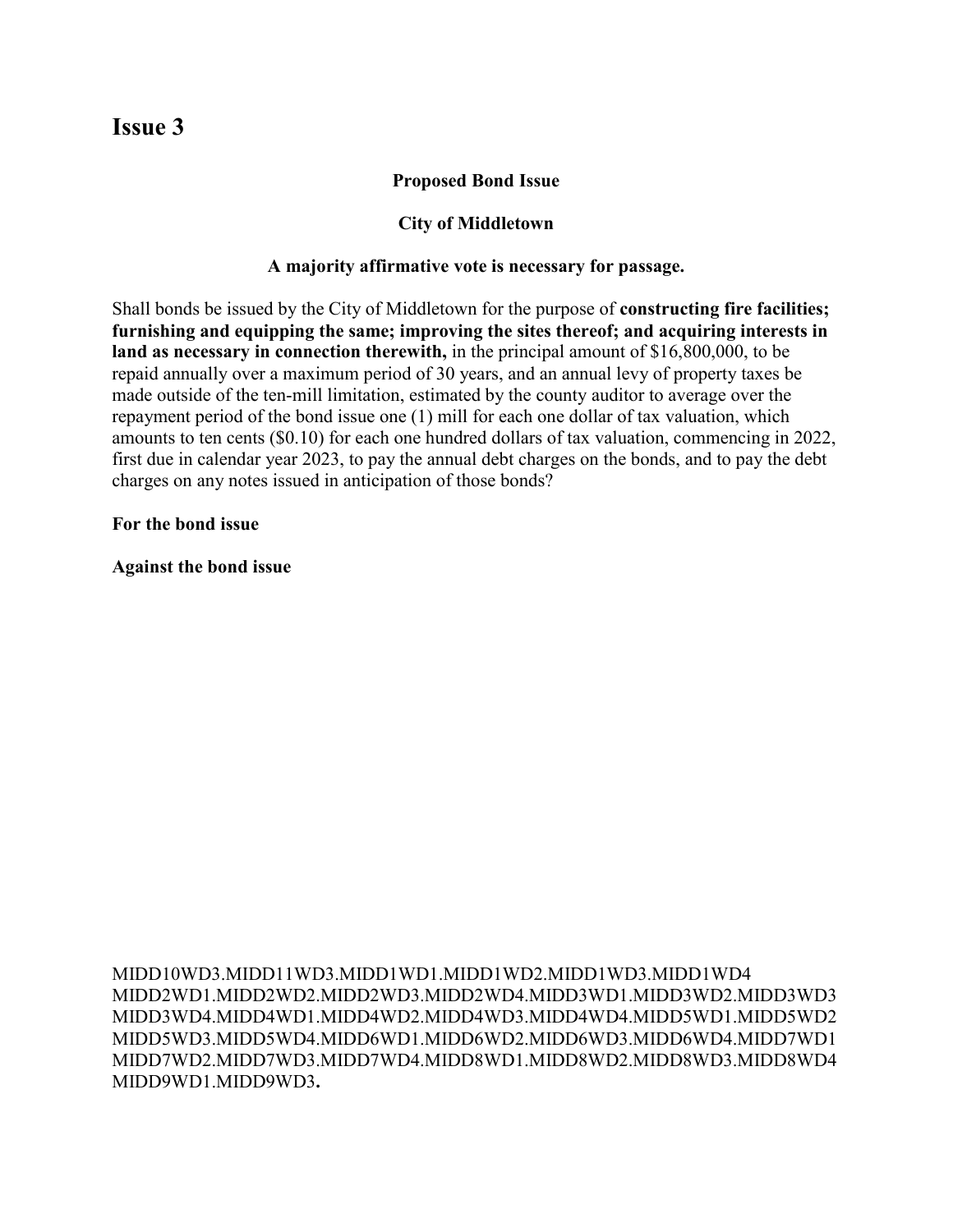#### **Proposed Tax Levy (Additional)**

#### **Madison Township Fire District**

**A majority affirmative vote is necessary for passage.**

An additional tax for the benefit of the Madison Township Fire District for the purpose of **providing and maintaining fire apparatus, mechanical resuscitators, underwater rescue and recovery equipment, or other fire equipment and appliances, buildings and sites therefor, or sources of water supply and materials therefor, for the establishment and maintenance of lines of fire-alarm communications, for the payment of firefighting companies or permanent, part-time, or volunteer firefighting, emergency medical service, administrative, or communications personnel to operate the same, including the payment of any employer contributions required for such personnel under section 145.48 or 742.34 of the Revised Code, for the purchase of ambulance equipment, for the provision of ambulance, paramedic, or other emergency medical services operated by a fire department or firefighting company, or for the payment of other related costs** at a rate not exceeding three (3) mills for each one dollar of valuation, which amounts to thirty cents (\$0.30) for each one hundred dollars of valuation, for a period of five (5) years, commencing in 2022, first due in calendar year 2023.

**For the Tax Levy**

**Against the Tax Levy**

MADISON1. MADISON2. MADISON3. MADISON4. MADISON5.40 MADISON5.46 MADISON6. MADISON7.